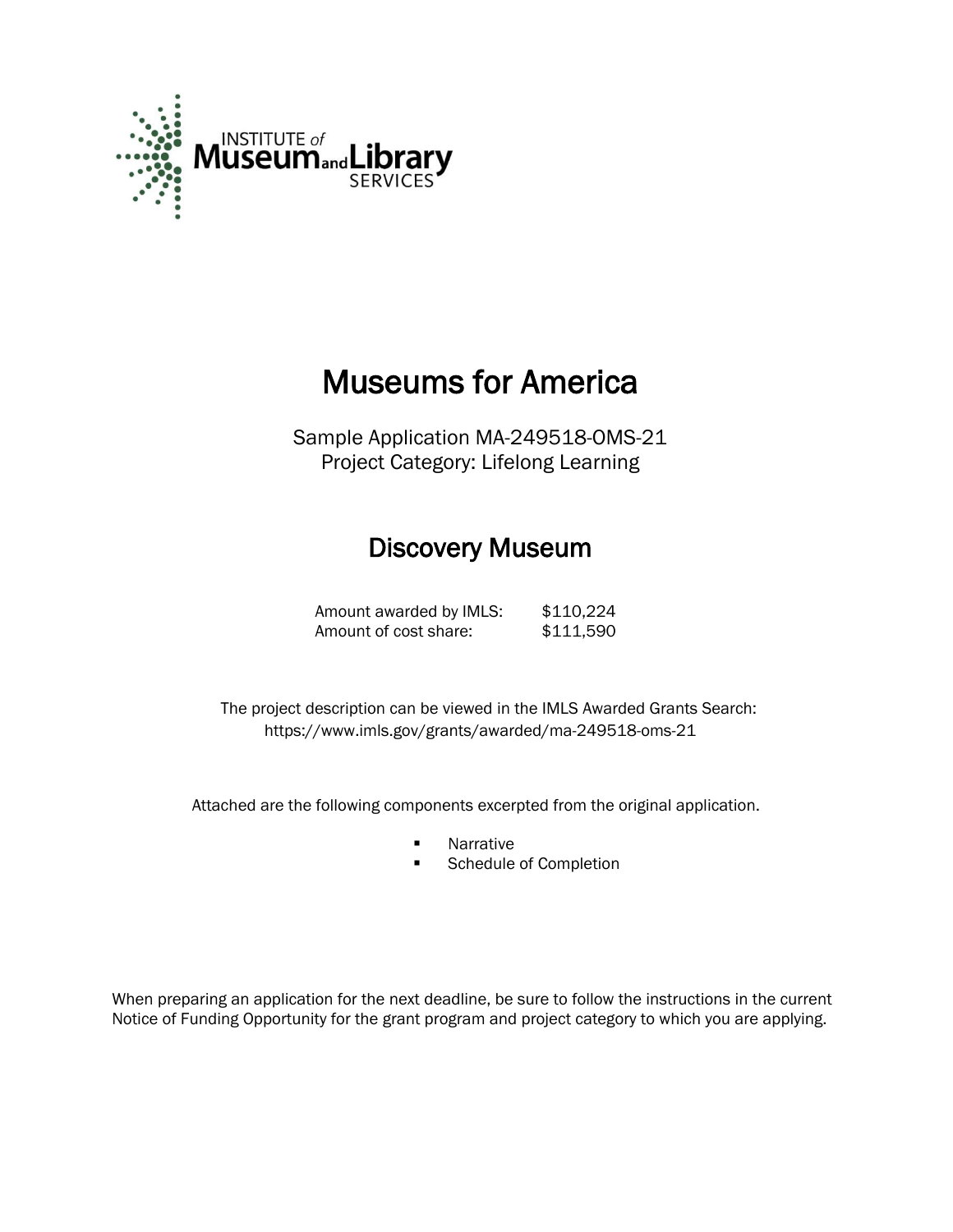# **Project Justification**

Discovery Museum respectfully requests a Museums for America grant in the amount of \$110,224 for *Enriching Relationships: Strengthening Connections Between Young Incarcerated Fathers and their Children*. In partnership with Massachusetts Correctional Institution (MCI)-Concord and Concord Prison Outreach (CPO), the Museum will develop a series of *Engagement Kits* to support incarcerated men who are fathers, ages 18- 24, in building parenting skills and fostering meaningful connections with their children. Through playful interactions and shared activities, incarcerated "emerging adult" fathers will increase their understanding of their children's developmental milestones and become more comfortable and confident engaging with them in richer, more positive ways.

Over two years, the Museum will prototype and refine a set of nine *Engagement Kits* containing materials, activities, and parenting resources for the thirty emerging-adult fathers housed in the newly opened BRAVE<sup>1</sup> Unit at MCI-Concord, located just four miles from the Museum. The specialized unit offers a range of supports and educational opportunities for young adult fathers, who were selected to participate in this program because of the established positive relationships they have with their children. As regular contact is essential for incarcerated parents to maintain their relationships, the BRAVE Unit will facilitate frequent family visits, affording fathers many opportunities to work on their parenting skills and connect with their children.

#### *The Need*

 $\overline{\phantom{a}}$ 

Nationally, more than 5 million children, including nearly 70,000 in Massachusetts, have had a parent incarcerated at some point during their childhoods (Kids, 2016). For many, the trauma of separation from a parent and the stigma associated with having a parent in prison add yet more layers of hardship on top of poverty, inequitable access to education and healthcare, and systemic racism—the cumulative effects of which place these children at higher risk for emotional, behavioral, and academic challenges (Peterson, Fontaine, Kurs, & Cramer, 2015; Murpy & Cooper, 2015). Children of incarcerated parents are also at greater risk for entering the criminal justice system themselves, although the relationship is not straightforward as these children almost always face additional adverse circumstances (Conway & Jones, 2015).

The pain of separation can also have a profound impact on the parent. In some studies, parents have cited separation from their children as the single most stressful aspect of incarceration (Dallaire & Kaufman, 2018). Incarcerated people are more likely than the general population to have mental health and substance abuse issues and are more likely to have grown up in unstable family situations where parenting was either lacking or overly harsh. Research has shown that parental mental health often deteriorates further when parents are separated from their children due to incarceration. However, regular contact, supplemented with parenting education, can improve self-esteem, reduce stress, and build self-efficacy (Troy, McPherson, Emslie, & Gilchrist, 2018). Incarcerated parents who are able to maintain relationships with their children also adjust better to their environment and are less likely to face disciplinary issues while in prison (Peterson, et al., 2019). Additionally, when incarcerated fathers are able to maintain a connection to their children, it signals to them that their parental role is valuable, which can be a motivator for fathers seeking to improve their parental knowledge and skills (Steward, 2014). Above all, positive contact between parents and children during incarceration provides stability and builds resilience in both adult and child, helping to mitigate some of the stress of separation (Martin, 2017). And because family support is essential when incarcerated people transition back to their communities, programs that strengthen relationships during incarceration have been shown to measurably reduce recidivism (La Vigne, Davies, & Brazzell, 2008).

 $<sup>1</sup>$  Building Responsible Adults through Validation and Education</sup>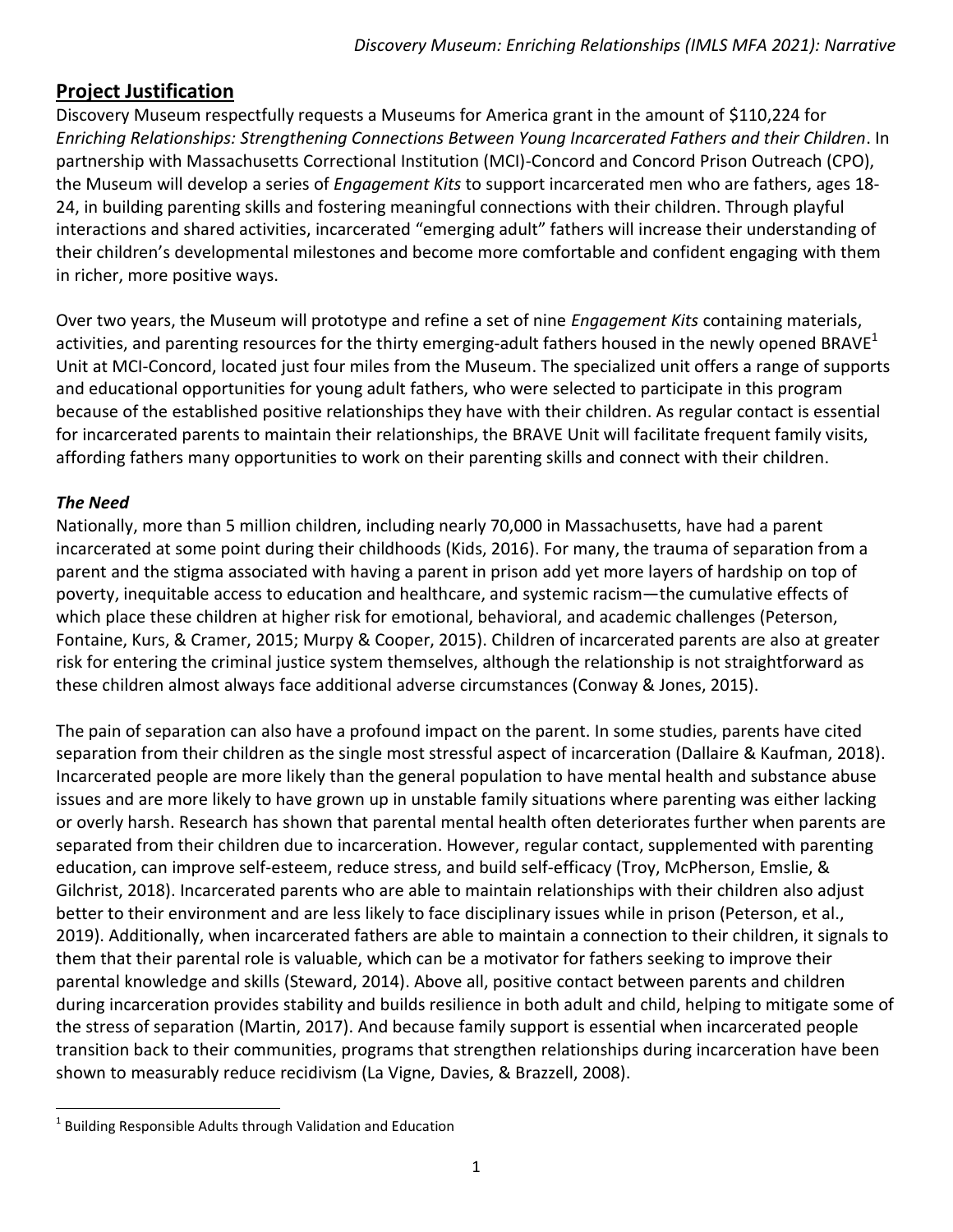# *The BRAVE Unit for young incarcerated fathers*

In 2019, the Massachusetts Department of Corrections was awarded a \$675,000 grant from the U.S. Department of Justice to open a unit for young fathers at MCI-Concord, a medium security facility housing 600 criminally sentenced males. While several states, including the Commonwealth of Massachusetts, have prison units specifically targeting incarcerated emerging adults, this program is one of the first in the nation to focus explicitly on incarcerated, emerging adult *fathers*. Because their brains aren't fully developed until their mid-20s, men in this age range are more impulsive, more susceptible to peer pressure, and more prone to recidivism than older men. While the average recidivism rate in Massachusetts is 33%, as many as 76% of emerging adults will reoffend within three years of returning to their communities (Creem & Tucker, 2020). However, the fact that their brains are still developing also makes emerging adults uniquely receptive to rehabilitation and enrichment programs (McDonald, 2018).

The newly opened BRAVE Unit houses 30 incarcerated fathers ages 18 to 24, each serving sentences of between 6 and 10 years—thus they'll still be relatively young when they return to their communities. Admission to the program is competitive and draws from prisons throughout the state. To be accepted, fathers must demonstrate existing positive relationships with their children—an important consideration as prison parenting programs are not known to be effective for initiating relationships, but have been shown to help sustain and strengthen parent-child bonds (Martin, 2017). The fathers selected for this program each have one to four children between the ages of 0 and 12.

It's important to note that cultural awareness will be particularly important for this project, as many BRAVE Unit fathers are native speakers of Spanish, Portuguese, or Haitian Creole.<sup>2</sup> It's also important to recognize the striking racial disparities in incarceration rates. Latino/a and Black children are two and seven times more likely, respectively, than their white peers to have had a parent incarcerated (Kids, 2016).

Fathers in the Unit are required to advance their educations, acquire job skills, and participate in restorative justice and mindfulness programs. MCI-Concord is also working with ROCA and UTEC, two evidence-based programs headquartered in Massachusetts that offer intensive support for at-risk youth and individuals returning to their communities (Perker & Chester, 2017). In addition, up to 15 older incarcerated fathers, selected though an application process, live in the Unit and serve as mentors. Both BRAVE mentors and corrections officers receive training to increase their understanding of brain development and traumainformed care. The program also provides enhanced opportunities for incarcerated fathers to communicate with their children through video conferencing, email, and frequent in-person visits. The state subsidizes the cost of transportation for custodial caregivers, eliminating one of the major barriers preventing families from maintaining relationships through the period of incarceration (La Vigne, Davies, & Brazzell, 2008).

The Unit also includes a child-friendly visitation area. Making family visits less intimidating for children reduces pre-visit anxiety and creates an environment where fathers and children are more at ease interacting with each other (Peterson, Cramer, Kurs, & Fontaine, 2015). This allows fathers to practice their parenting skills in a more natural and playful manner (Cramer, Goff, Peterson, & Sandstrom, 2017). Research has also shown that promoting playful interactions between incarcerated parent and child helps fathers develop empathy, convey acceptance, and form deeper emotional attachments to their children (Herman-Stahl, Kan, & McKay, 2008).

 2 The current MCI-Concord population is 35% Black, 30% Hispanic, and 32% White (statewide the population is 9% Black, 12% Hispanic, and 81% White).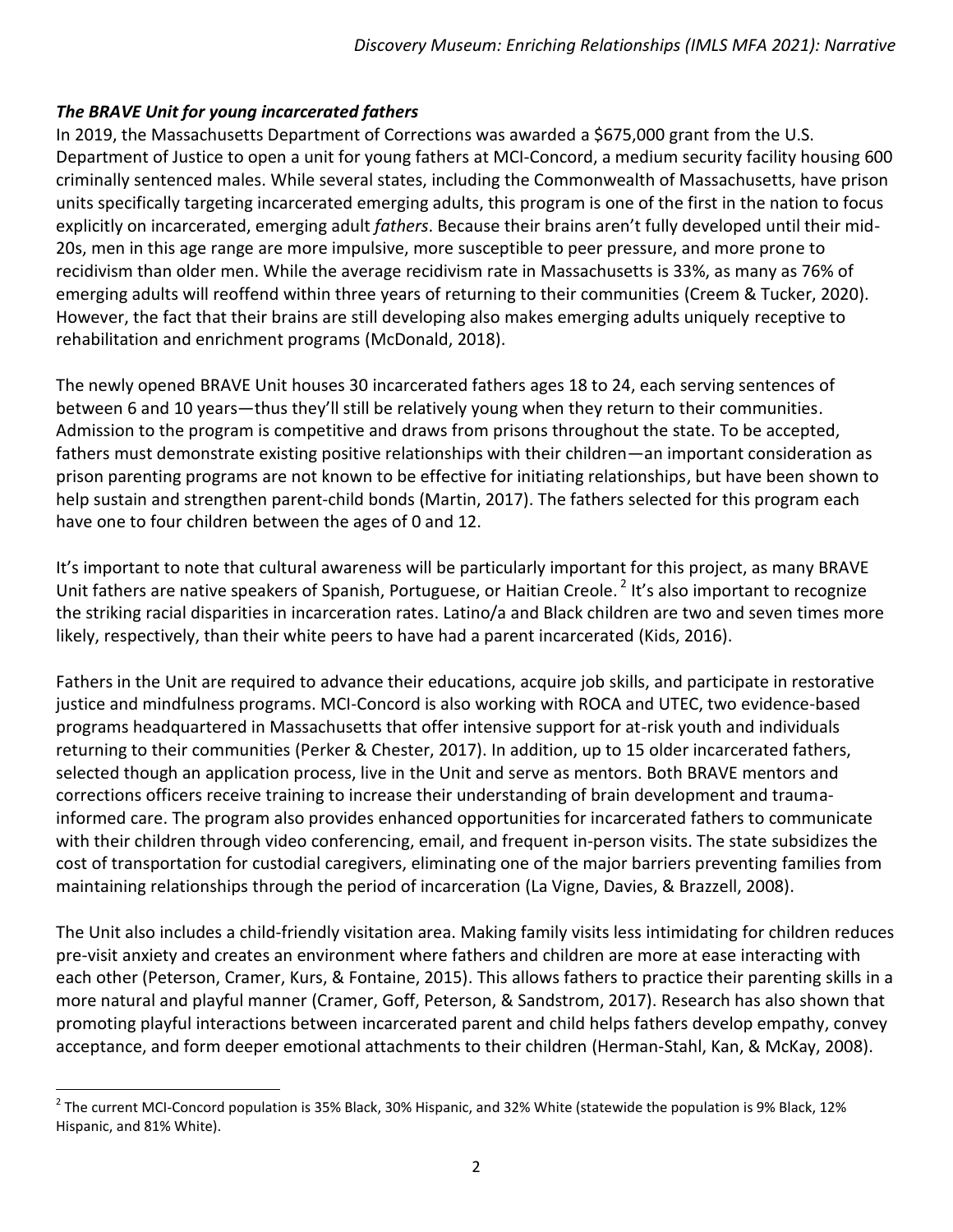As MCI-Concord's first parent-child-focused collaborator, the Museum will support fathers in strengthening relationships with their children through playful exploration and communication—well known to promote bonding between adults and children, as well as support children's development (Yogman & Garner, 2018).

For this project, the Museum is also partnering with Concord Prison Outreach (CPO), a nonprofit organization that provides volunteer support for prison enrichment programs. CPO will provide guidance and possibly, depending on prison regulations as they evolve in the newly opened Unit, assistance in overseeing use of *Engagement Kit* activities and the gathering of evaluation data from the BRAVE Unit fathers.

*Enriching Relationships* will most directly benefit the young incarcerated fathers by providing knowledge and skills that will enable them to connect in positive ways with their young children. Museum staff will also increase their awareness of the impact of trauma on families and develop new skills for supporting them, which will strengthen the Museum's ability to serve all members of our public.

### *Other Children's Museum-Prison Partnerships*

Over the last several years, a handful of children's museums have formed partnerships with correctional institutions to bring playful learning opportunities to incarcerated parents and their children. Since 2018, the Children's Museum of Manhattan (CMOM) has hosted mothers incarcerated at Rikers Island and their children for monthly arts programs (Valencia, 2018). The Kansas Children's Discovery Center has partnered with the Topeka Correctional facility for *Play Free*, which brings incarcerated women to the museum for playdates with their children. The Tulsa Children's Museum Discovery Lab leads monthly hands-on STEM programs for incarcerated mothers and their children (Mannell, 2020). In 2019, the Chicago Children's Museum became the first to launch a program focused specifically on incarcerated fathers. Providence Children's Museum has worked for several years with the Rhode Island Department of Corrections to bring exhibit components into correctional facilities for children to play with during family visits. *Enriching Relationships* will be the first of its kind in Massachusetts. Staff members from CMOM and the Chicago Children's Museum have generously agreed to join our project advisory committee (see Supportingdoc2 for letters of support).

# *Strategic Plan and Museums for America Program Alignment*

As stated in the Discovery Museum 2019-23 Strategic Plan, we want our entire community to experience a sense of belonging when they engage with us. Whether visiting the Museum in person, participating in our school outreach programs, or engaging with us offsite, we want everyone to feel included and that their unique experiences and values are reflected in our mission to promote family learning through play. We acknowledge and value, as stated in our Strategic Plan, that our community partners will play a pivotal role in our achieving this goal by connecting us with underserved communities. In the case of *Enriching Relationships*, we literally would not be able to reach the incarcerated fathers and their children without our collaborations with MCI-Concord and Concord Prison Outreach. Our partners will not only provide physical access, but also counsel and support in developing program content responsive to, and considerate of, these families' unique circumstances. This project aligns with the MFA goal to support projects that strengthen the ability for museums to serve their public. *Enriching Relationships*, in addition to directly supporting incarcerated fathers, will also provide valuable knowledge for our staff in working with families who have experienced or are presently navigating trauma. Thus the learning outcomes of this project for staff will support broader, more effective service to families facing adverse circumstances. *Enriching Relationships* also aligns with the Lifelong Learning project category in that we'll be reaching audiences of varied backgrounds and circumstances and directly empowering people—young incarcerated fathers—through playful learning.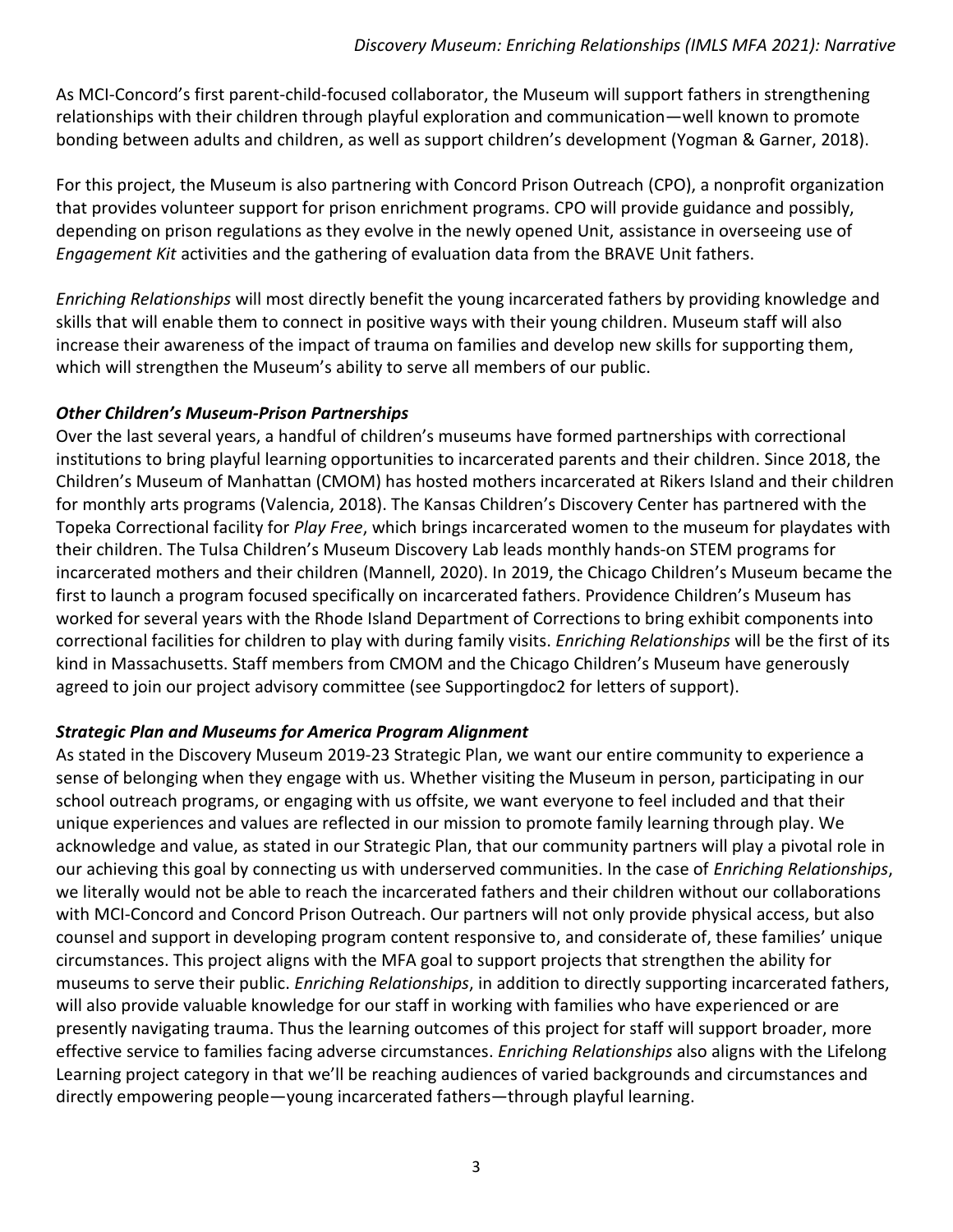# **Project Work Plan**

Senior Director of the Museum Experience Brindha Muniappan, the *Enriching Relationships* Project Manager, has held monthly meetings since August 2020 with MCI-Concord and CPO leaders to develop preliminary plans and goals for this project. One lesson emphasized by both our partners and project advisors is that collaborating with a correctional facility requires an added layer of preparation and training due to stringent prison regulations and security protocols. Accordingly, we have developed a work plan that accounts for the time necessary to deliver programs in a prison setting. In addition to monthly partner meetings and quarterly advisory committee meetings, we will carry out the following project activities:

- 1) Research and development of cultural awareness (fall 2021 and ongoing): Discovery Museum staff will acquire background information and skills to inform the prototyping of the *Engagement Kits*. We will:
	- Tour the BRAVE Unit to understand the physical layout of the space.
	- Gather current demographic information about the fathers in the Unit and their children, including ages, primary language spoken, and family towns of residence.
	- Participate in training workshops led by project advisors (see Resumes and Supportingdoc2):
		- o Raymond Levy, Development of a Fatherhood Identity (winter 2021)
		- o Robbie Pollack, Incarceration and Cultural Sensitivity (spring 2022)
- 2) Building support: Project staff will disseminate information about the project and goals to corrections officers and custodial caregivers in order to build trust and foster cooperation.
	- We will hold a family night for corrections officers and BRAVE Unit staff at the Museum in fall 2021 and 2022 to introduce them to the Museum's ethos of playful learning and to encourage their support.
	- In fall 2021, we will draft and translate an information sheet for custodial caregivers visiting the BRAVE Unit that introduces them to the Museum, explains the goals of the project, and requests that they complete a short survey or interview about the *Engagement Kits* once they are in use.
	- Because the Museum is located just four miles from MCI-Concord, we will distribute free admission passes to families during each BRAVE Unit visit to encourage a trip to the Museum after visiting with the incarcerated fathers. In addition, we will provide free Discovery Museum memberships to the young fathers' families and/or memberships to other children's museums more conveniently located to their towns of residence.
	- In consultation with our partners, we will develop a library of children's books on topics that supplement the ideas and concepts put forth in the *Engagement Kits* (fall 2021, and updated in 2022).
- 3) *Engagement Kit* development: Our goal is to create opportunities for young incarcerated fathers to interact in rich and positive ways with their children, supported by parenting information and coexploration ideas. We want fathers to encourage their children to ask questions, explore the materials in the kits, and make observations. Our approach will mirror the one we use in all Discovery Museum visitor and school outreach programs. Kits will include familiar, low-tech, hands-on materials; activities will be open-ended to encourage inquiry and experimentation; the focus will be on the process rather than the end result; and we will relate the activities to real-world phenomena that children experience in their daily lives (see Supportingdoc3 for examples of representative Discovery Museum program activities).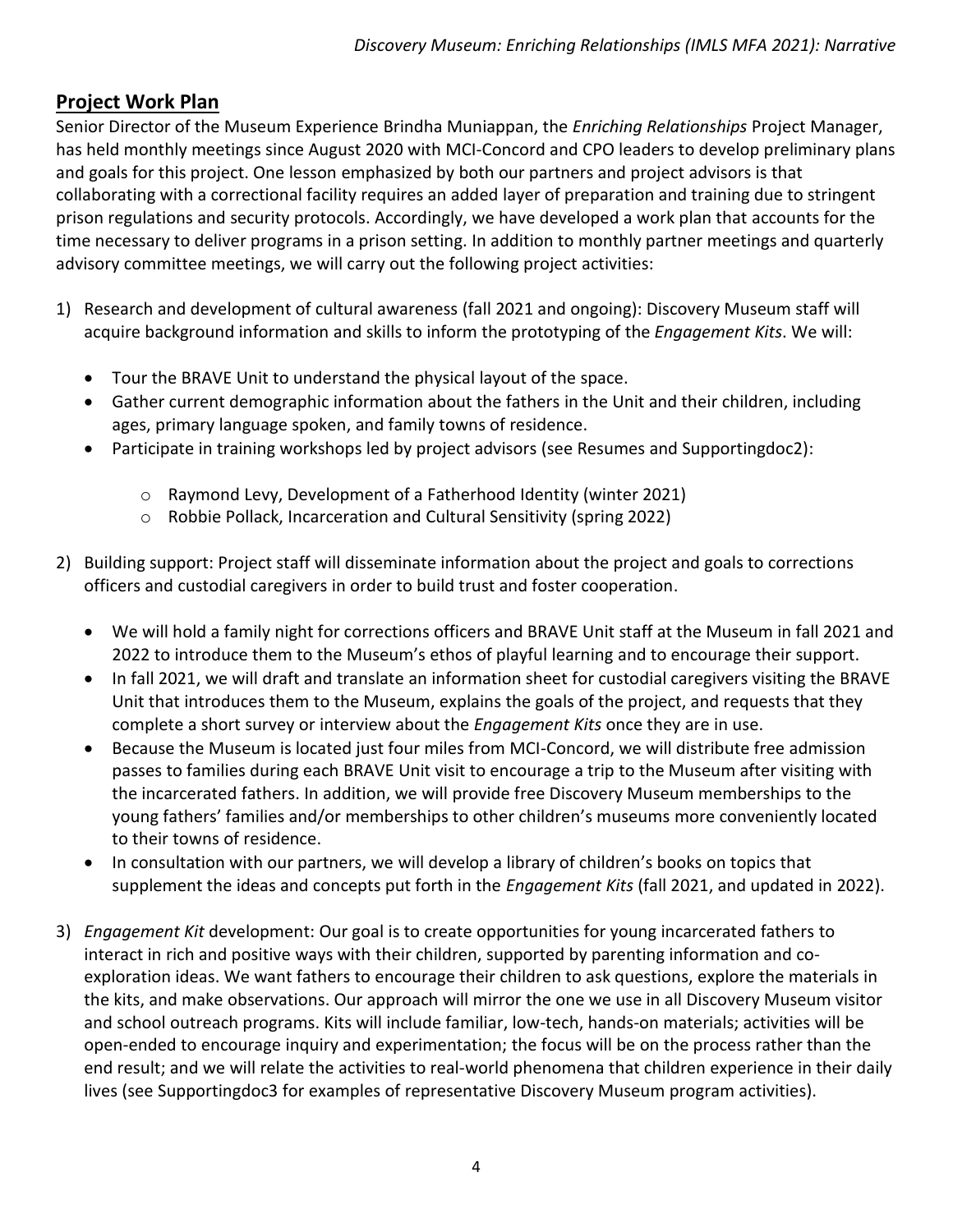Each themed kit will include materials for two to three activities, in addition to pictorial, written, and video guides, all translated into the three primary BRAVE Unit languages, provided for fathers to review in advance of their children's visits. These guides will also highlight child developmental milestones to help fathers understand how much their children are capable of understanding and doing. They will also provide prompts to help fathers interact with their children during each activity, such as suggesting a response to their infant's coos, asking "how can I help" questions or making "I notice" observations about how the child is using the materials. We will create nine kits in total, with three kits each for 0-3, 4-7, and 8-12 year olds. We will prototype the kits in three phases, gathering feedback from fathers, MCI-Concord staff, and families as we refine the activities. Throughout the *Engagement Kits* development phases, we will seek feedback and guidance from our project advisors and partners during our regular meetings.

During Phase One (fall 2021-spring 2022) Discovery Museum staff will:

- Identify developmental milestones to be highlighted for fathers.
- Work with an external evaluator to develop a Data Collection Tool (described below).
- Gather baseline data from BRAVE Unit fathers and mentors.
- Confer with MCI-Concord staff about permissible materials.
- Create text, pictorial, and video explanations of developmental milestones in multiple languages.
- Develop three prototype *Engagement Kits*, one for each age range, each containing 2-3 activities
- Create written, pictorial, and video activity guides in the four predominant BRAVE Unit languages.
- Make copies of kits and deliver them for testing by an initial group of 15 young fathers and mentors (who will also be invited to participate with their grandkids), selected by BRAVE Unit staff.
- Gather feedback from fathers, mentors, and families via survey to assess responses to activities, methods of delivery, materials, design, and appropriateness of kit content.

During Phase Two (summer-fall 2022) Discovery Museum staff will:

- Revise the initial activities, materials, and accompanying guides based on feedback.
- Create three new *Engagement Kits* and supporting materials.
- Deliver revised Phase One kits for use and evaluation by 15 fathers, mentors, and families.
- Deliver the set of new kits for use and evaluation by 15 fathers, mentors, and families.

During Phase Three (fall 2022-spring 2023) Discovery Museum staff will:

- Revise the Phase Two activities, materials, and accompanying guides based on feedback.
- Create three new *Engagement Kits* and supporting materials.
- Deliver revised Phase Two kits for use and evaluation by 15 fathers, mentors, and families.
- Deliver the third set of new kits for use and evaluation by 15 fathers, mentors, and families.
- Ask fathers to suggest ideas for new kit activities as a way to gauge their interest. Our target is for 50% of fathers to participate in this part of the project.
- Administer the Data Collection Tool to fathers and mentors who participated in three or more *Evaluation Kit* sessions.
- Deliver final kits and materials in sufficient quantity for each father and mentor to use at a rate of one kit a month for a year, as requested by MCI-Concord, for a total of 540 kits (summer 2023).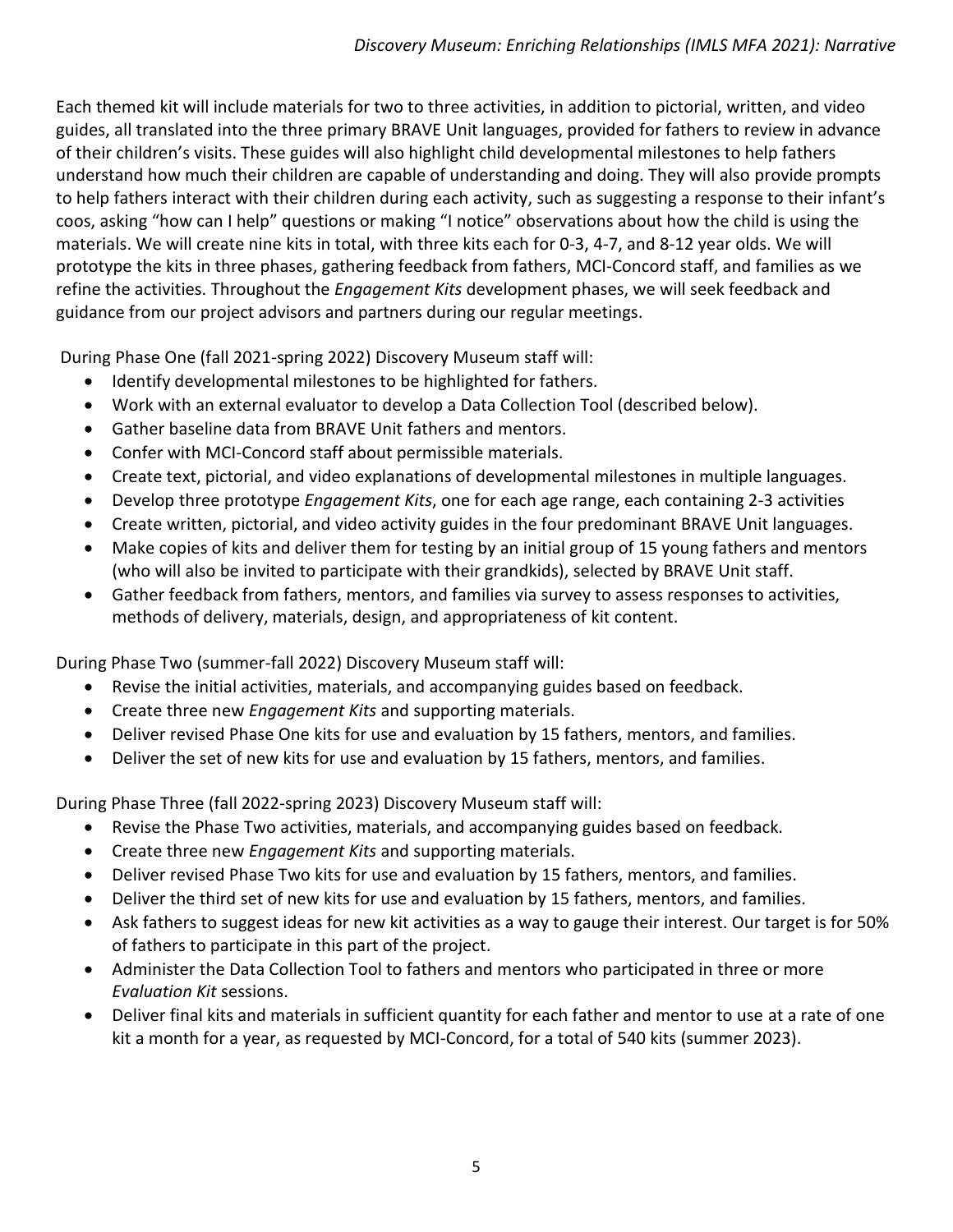- 4) Evaluation (beginning fall 2021 and ongoing): We will work with independent evaluator Lana Hamilton to develop a Data Collection Tool to assess our central objectives for this project. Data will be collected by Discovery Museum staff, BRAVE Unit staff, and/or CPO volunteers, and managed and analyzed by Ms. Hamilton (see Supportingdoc4).
	- The Data Collection Tool will be administered to fathers and mentors prior to using the *Engagement Kits* and then again in year two to fathers who have participated in three or more kit sessions.
	- We will administer a survey to all fathers and mentors following each kit session (75 in total).
	- Custodial caregivers will be invited to provide feedback about their child's response to the *Engagement Kits* via a short survey or interview following each family visit.
	- After Phases One, Two, and Three we will collect qualitative data from BRAVE Unit staff and mentors about fathers' responses to the activities.
	- In the spring of 2023, we will hold a focus group with our Museum Experience Team to gauge whether this project increased Museum staff confidence in supporting families who have experienced trauma.
	- Ms. Hamilton will analyze all data for this project and deliver a summary report at the end of year two.
- 5) Sharing of results: Staff will share the outcomes of this project locally and with the children's museum field, including by:
	- Holding an all-staff workshop for full-time and part-time Museum staff, volunteers, and board members in spring 2023 to share details of the project, including educational takeaways learned by working with incarcerated parents, custodial caregivers, and prison staff.
	- Presenting a panel discussion in spring 2023 as part of the regular *Discovery Museum Speaker Series,*  moderated by Dr. Kaia Stern, Executive Director of Concord Prison Outreach, to share results of this project and discuss pertinent issues related to emerging adulthood, criminal justice, and fatherhood. The Museum holds 5-7 free and open-to-the-public *Speaker Series* events annually, in person or via Zoom webinar, attended by 100-200 people each.
	- Submitting a paper in summer 2023 for publication in the *Journal of Museum Education*.
	- Participating in Association of Children's Museums (spring 2023) and New England Museum Association (fall 2022) annual conferences.

# *Time and Resources Needed*

*Enriching Relationships* will require project management by the Museum's Senior Director of the Museum Experience; time of the Museum's Education staff to prototype and revise *Engagement Kit* activities; kit materials; free Discovery Museum memberships and admission passes; family memberships at other children's museums in the region; the services of a graphic designer and videographer to assist in the creation of pictorial and video materials to supplement the activities; translation services; the services of our external evaluator and development and delivery of evaluation tools; the guidance of our project advisors and partners; the support of correctional officers and the families of the incarcerated fathers; the incarcerated fathers themselves; and time—two years gives us time to develop all of the project elements while working within MCI-Concord's regulations, as well as time to respond to feedback from the fathers and their families.

#### *Project risks*

The *Enriching Relationships* project will be the first opportunity the Museum has had to work in a prison setting, subject to strict regulations. Because of our inexperience, we run the risk of setting unrealistic expectations and timelines for the project. To mitigate this risk, we have formed an advisory committee that includes experts on a range of relevant subjects, including a psychologist specializing in fatherhood who has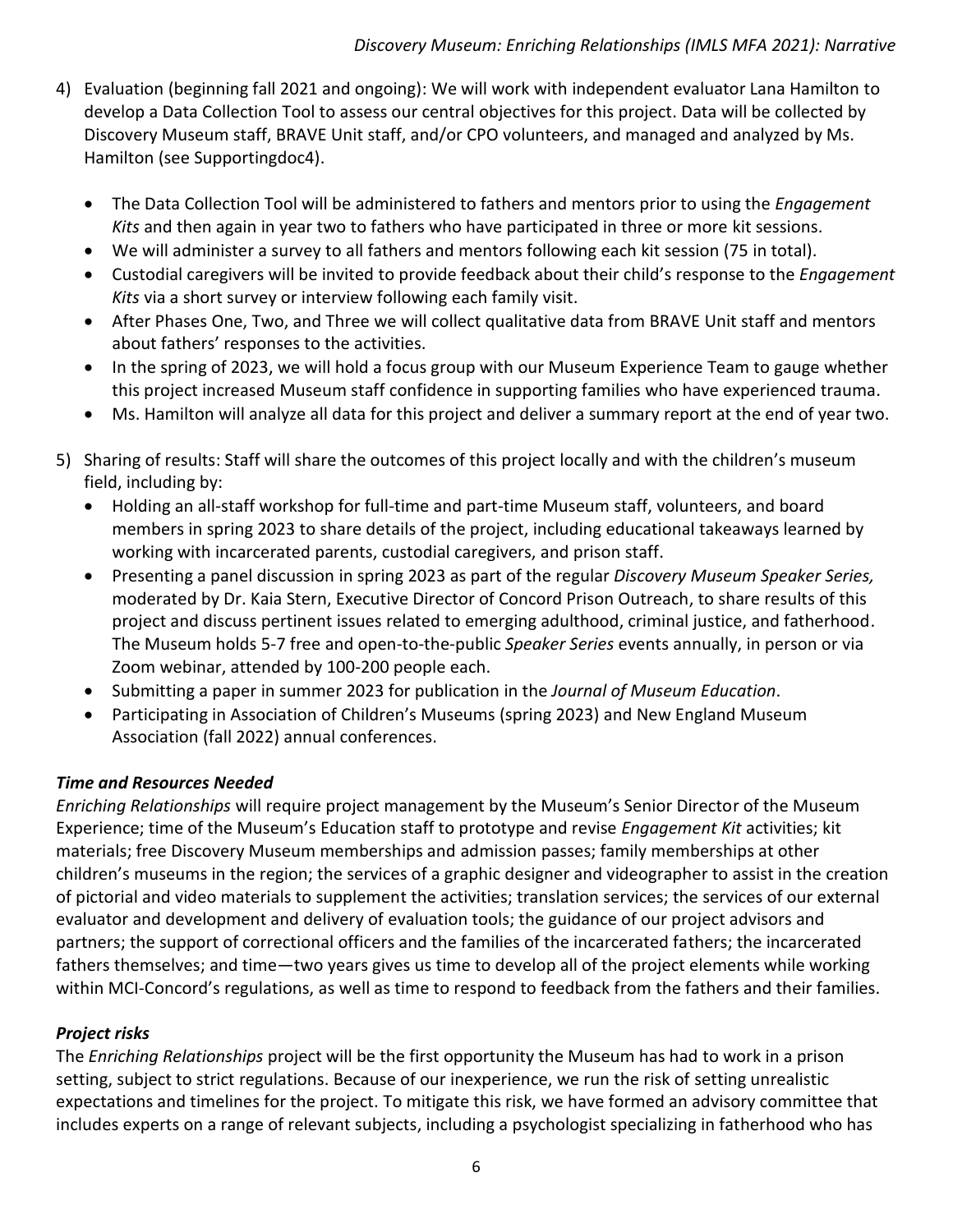worked in MCI-Concord; staff members at two children's museums that have partnered with correctional facilities; and a formerly incarcerated man who now works to support social justice initiatives and healing through the arts. MCI-Concord and CPO are enthusiastic partners who have expressed a willingness to support the Museum in creating and testing the *Engagement Kits*, including overseeing the activities with the fathers and their children and collecting feedback. An additional risk to the project is the likelihood that there will be some turnover in the BRAVE Unit participants. We have set our targets to account for this possibility by aiming to have repeat engagement with at least half the fathers.

# **Project Results**

The overarching goal of the *Enriching Relationships* project is to support incarcerated emerging adult fathers in maintaining and strengthening their bonds with their children. With data collected at the start of the project and after three *Engagement Kit* sessions we will assess our three main objectives. At least 80% of fathers who use *Engagement Kits* three or more times with their children will:

- Report increased knowledge about developmental milestones and their own role in supporting their children's development;
- Report a greater level of comfort engaging with their children;
- Indicate the value of the kits by participating in co-developing new kit ideas and/or activities that support playful learning with their children.

In addition, information will be gathered and analyzed by staff and evaluator in the following ways:

- Formal and informal assessments for continuous quality improvement conducted with BRAVE Unit fathers, mentors, corrections officers, and project staff.
- Intercept interviews or surveys with custodial caregivers to assess observed level of comfort of child(ren) visiting their incarcerated fathers.
- One focus group conducted with the Museum Experience Team to assess strength of applicable knowledge gained during the implementation of the project. Staff will report a greater understanding of the challenges facing parents, children, and families in underserved communities and consider new ways of supporting these children and adults.

# *Tangible Products*

At the conclusion of this two-year project, the Museum will have created nine, unique *Engagement Kits* that promote positive, playful interactions between young incarcerated fathers and their visiting children. Each kit will include information about age-appropriate developmental milestones, activity ideas and supporting materials, and text, pictorial, and video instructions in the primary languages of the BRAVE Unit fathers.

#### *Sustainability*

As this project is highly consistent with the goals of the Museum's Strategic Plan, leadership is committed to integrating this program into ongoing budgets. In addition, outreach to prospective future funders, who have expressed an interest in following the progression of this project, has already begun in order to build support for this initiative beyond the IMLS-funded initial phase. The success of *Enriching Relationships* will demonstrate the value in supporting continuation of the project and expansion to additional correctional facilities, as well as to other underserved communities with specific needs and challenges.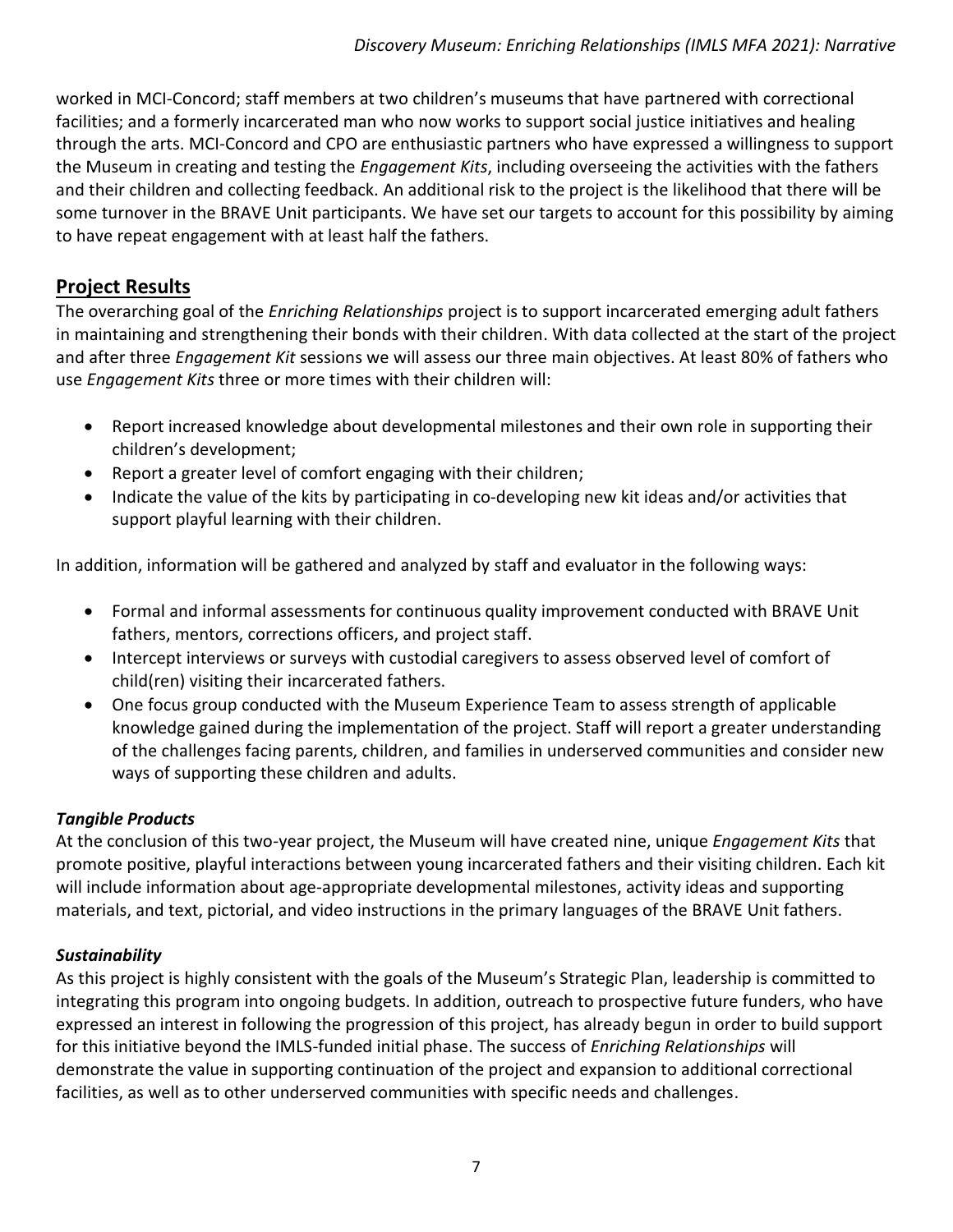| <b>Project Activities</b>                                             | 2021  |      |      |            | 2022 |      |       |              |     |      |      |      |
|-----------------------------------------------------------------------|-------|------|------|------------|------|------|-------|--------------|-----|------|------|------|
| Year 1                                                                | Sept. | Oct. | Nov. | <b>Dec</b> | Jan. | Feb. | March | <b>April</b> | May | June | July | Aug. |
| Monthly meetings with MCI-Concord and Concord Prison Outreach         |       |      |      |            |      |      |       |              |     |      |      |      |
| Quarterly Advisory Committee meetings                                 |       |      |      |            |      |      |       |              |     |      |      |      |
| DM staff visit to MCI-Concord                                         |       |      |      |            |      |      |       |              |     |      |      |      |
| Collate demographics of fathers and their children                    |       |      |      |            |      |      |       |              |     |      |      |      |
| Draft/translate/distribute info sheet about program for families      |       |      |      |            |      |      |       |              |     |      |      |      |
| Purchase and distribute children's museum memberships to families     |       |      |      |            |      |      |       |              |     |      |      |      |
| Supply MCI-Concord with Museum passes for visiting families           |       |      |      |            |      |      |       |              |     |      |      |      |
| Purchase books for BRAVE Unit family library                          |       |      |      |            |      |      |       |              |     |      |      |      |
| Family Night for Unit staff and correctional officers at Museum       |       |      |      |            |      |      |       |              |     |      |      |      |
| Identify developmental milestones to highlight in the kits            |       |      |      |            |      |      |       |              |     |      |      |      |
| Program staff develop activities for three prototype kits             |       |      |      |            |      |      |       |              |     |      |      |      |
| Evaluator and DM team create data collection tool                     |       |      |      |            |      |      |       |              |     |      |      |      |
| Baseline data collected from fathers in BRAVE Unit                    |       |      |      |            |      |      |       |              |     |      |      |      |
| DM staff develop follow-up survey about kit content for fathers       |       |      |      |            |      |      |       |              |     |      |      |      |
| Submit materials list to MCI-Concord for approval                     |       |      |      |            |      |      |       |              |     |      |      |      |
| Work with graphic designer for pictorial guides                       |       |      |      |            |      |      |       |              |     |      |      |      |
| Create and translate written Engagement Kit Guides                    |       |      |      |            |      |      |       |              |     |      |      |      |
| Work with videographer and multilingual narrators on video guides     |       |      |      |            |      |      |       |              |     |      |      |      |
| Staff workshop on fatherhood identity with advisor Ray Levy           |       |      |      |            |      |      |       |              |     |      |      |      |
| Create post-visit survey for custodial caregivers                     |       |      |      |            |      |      |       |              |     |      |      |      |
| Make 5 copies each of the 3 Engagement kits and deliver to 15 fathers |       |      |      |            |      |      |       |              |     |      |      |      |
| Administer follow-up surveys to fathers and custodial caregivers      |       |      |      |            |      |      |       |              |     |      |      |      |
| Feedback from BRAVE Unit staff, mentors, corrections officers         |       |      |      |            |      |      |       |              |     |      |      |      |
| Cultural sensitivity training with Robert Pollack                     |       |      |      |            |      |      |       |              |     |      |      |      |
| Revise first three kits and accompanying materials                    |       |      |      |            |      |      |       |              |     |      |      |      |
| Create three new kits with accompanying materials                     |       |      |      |            |      |      |       |              |     |      |      |      |
| Deliver 15 total copies of the three new Engagement Kits, #4-6        |       |      |      |            |      |      |       |              |     |      |      |      |
| Deliver 15 total copies of revised Phase 1 Engagement Kits            |       |      |      |            |      |      |       |              |     |      |      |      |
| Administer follow-up surveys to fathers and custodial caregivers      |       |      |      |            |      |      |       |              |     |      |      |      |
| Feedback from BRAVE Unit staff, mentors, corrections officers         |       |      |      |            |      |      |       |              |     |      |      |      |